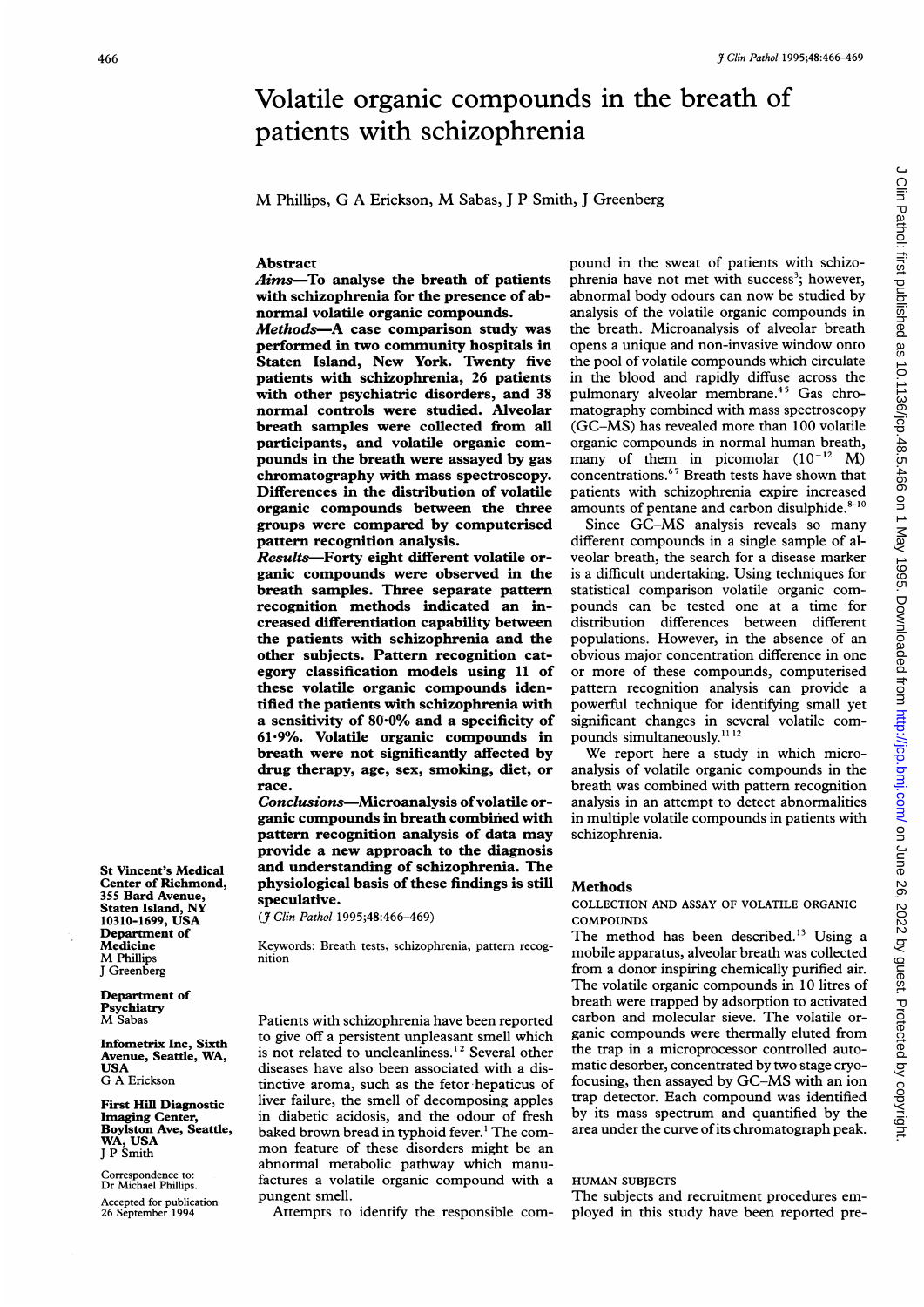viously.<sup>10</sup> In summary, 88 volunteers were studied at St Vincent's Medical Center of Richmond and Bayley Seton Hospital in Staten Island, New York. All gave their informed consent to participate in this research, which was approved by the institutional review boards of both institutions. They comprised:

(1) Normal controls-A group of 37 normal volunteers was drawn from the medical and nursing staff of both institutions. None gave any history of psychiatric illness.

(2) Psychiatric controls-Twenty six subjects were recruited from the psychiatric inpatient units of both hospitals. This was an intentionally heterogeneous group, selected in order to provide a diverse spectrum of nonschizophrenic psychiatric disorders. All had been diagnosed as suffering from a psychiatric illness other than schizophrenia by DSM-III-R criteria.'4

(3) Patients with schizophrenia-Twenty five subjects were studied who had been previously diagnosed as suffering from schizophrenia. All had fulfilled DSM-III-R criteria for the diagnosis of schizophrenia before the hospital admission when the study was performed. All had experienced a recent exacerbation requiring admission to a psychiatric inpatient unit, where they shared the same environment and diet as the non-schizophrenic psychiatric controls.

0.2  $0.0$ 1.0 08 0-6 0.4  $\mathbf{1}$  $\overline{2}$ 3  $\boldsymbol{4}$ 5

Figure <sup>1</sup> Hierarchical cluster analysis dendrogram of normalised alveolar breath data using the incremental link method. Five branches are defined at a similarity value of 0 40 and are numbered on the dendrogram starting at the top. Normal cases are highlighted by black squares attached to the branch end at similarity  $\hat{I}$  0. Normals are more heavily distributed on branch 3 and portions of branch 5.

PATTERN RECOGNITION ANALYSIS OF DATA

Multivariate pattern recognition data analysis was performed using the Pirouette software system (Infometrix). Volatile organic compound concentrations in alveolar breath and background air were analysed separately. Hierarchical clustering associations were investigated among subjects in the same group, using complete link, single link, and incremental link methods. Scatter plots of the case scores for several principal components were examined for indications of structure (group associations) and outliers (highly distinct cases). Classification accuracies and diagnostics for predicting each case against its known health/ disease status were assessed using K-Nearest Neighbor (KNN) and Soft Independent Modeling of Class Analogy (SIMCA) methods.<sup>1112</sup>

### VALIDATION OF PATTERN RECOGNITION ANALYSIS

Results

controls.<sup>10</sup>

HUMAN SUBJECTS

The validity of the multivariate model was tested by evaluating its predictive capability for cases not included in the development of the model. The KNN results, listed above, were calculated in a "leave one out" method, where each sample was classified according to the neighbour votes of all the remaining samples. The SIMCA models were tested with <sup>a</sup> one third:two thirds cross validation method, where the models were retrained three times, each time leaving out one third of the cases and using the remaining two thirds for model development. The models were then applied to the excluded one third to judge prospective classification capability.

Breath samples were obtained from all subjects without any adverse effects. Multiple correlation tests did not show any statistically significant differences between the three groups in the distribution of age, sex, tobacco use, or race, nor was there any significant difference in the use of neuroleptic drugs between the patients with schizophrenia and the psychiatric



Similarity value

# PATTERN RECOGNITION ANALYSIS OF VOLATILE ORGANIC COMPOUNDS

Multivariate data analysis provided three separate indications that the patterns of breath volatiles were distinctly different in patients with schizophrenia. Cluster analysis showed an imbalanced distribution on the dendrogram branches, while both a 2-D principal component scatter plot and <sup>a</sup> SIMCA category classification model separated most of the patients with schizophrenia from the other subjects. In contrast, results from the analysis of inspired air did not show an imbalance or differentiation between the three groups, indicating that the experimental design did not introduce artefacts arising from differences in environmental air exposure.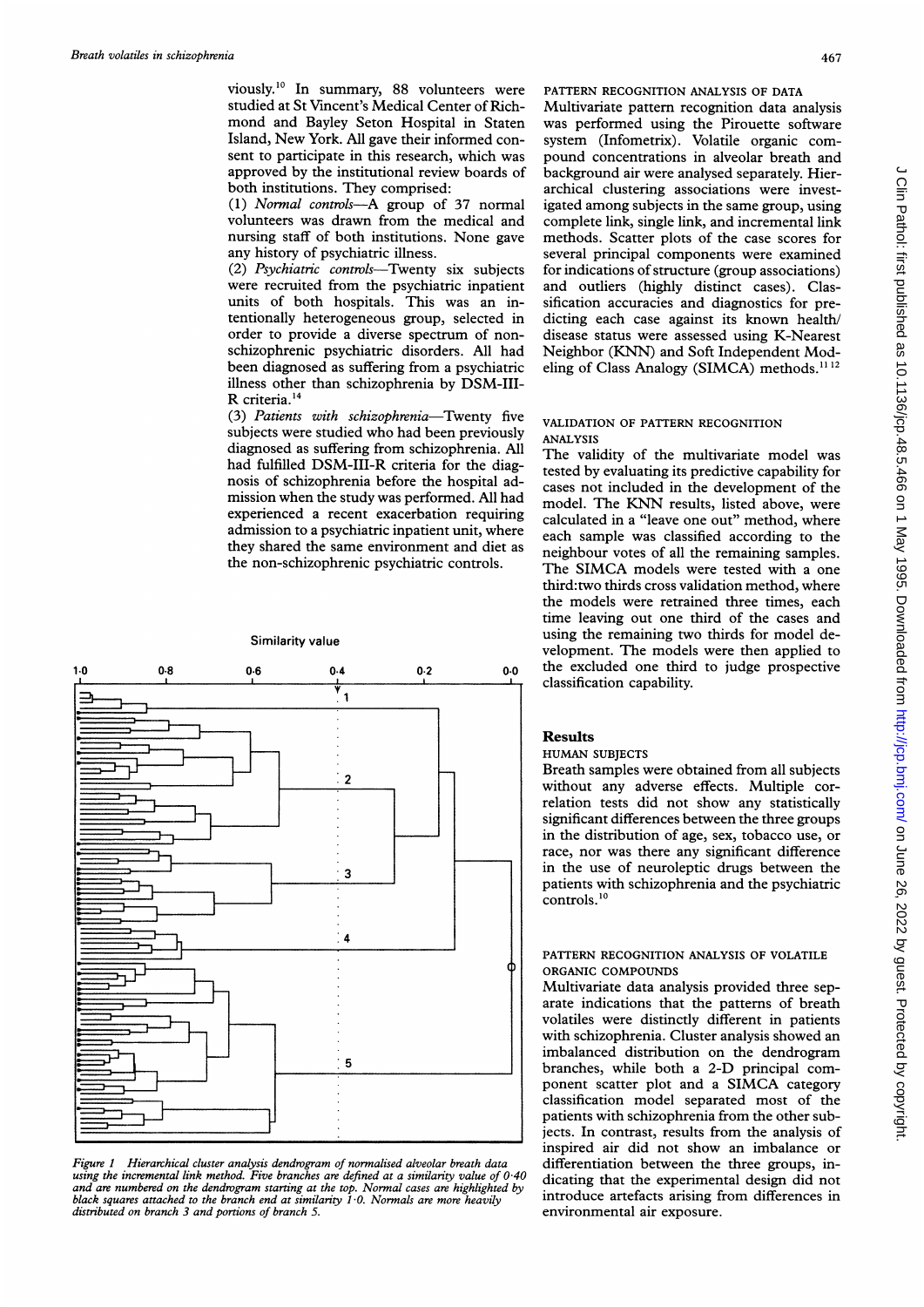Table <sup>1</sup> Hiearchical cluster analysis branch case distribution. Group percentages in parentheses

|                   | Normals      | Psychiatric<br>controls | Schizophrenia<br>patients<br>3<br>(60%) |  |
|-------------------|--------------|-------------------------|-----------------------------------------|--|
| Branch 1 $(n=5)$  | (20%)        | (20%)                   |                                         |  |
| Branch 2 $(n=28)$ | 9<br>(32%)   | 11<br>39%)              | 8<br>29%)                               |  |
| Branch $3(n=11)$  | 8<br>(73%)   | (9%)                    | 2<br>(18%)                              |  |
| Branch 4 $(n=7)$  | 0<br>$(0\%)$ | 4<br>(57%)              | 3<br>(43%)                              |  |
| Branch 5 $(n=37)$ | 19<br>(51%)  | 9<br>(24%)              | 9<br>(24%)                              |  |
| Total cases       | 38           | 26                      | 25                                      |  |

Hierarchical cluster analysis-The dendrogram (fig 1) is cut into five branches by a dotted vertical line at similarity value 0.40. Normal subjects are highlighted by a square attached to the end of the subject's individual branch below the similarity value of 1.0. The distribution of normals and patients with schizophrenia was highly imbalanced: normals were more heavily distributed on branch 3 and portions of branches 2 and 5 (branches numbered at the cut from the top) while the patients with schizophrenia were more heavily distributed on branches 1, 2, and 4. The distribution of cases is detailed in table 1.

 $2-D$  principal component (pc) scatter plot- $A$ scatter plot of the case scores for pc4  $v$  pc2 is shown in fig 2. A hand drawn discriminant line in the plot separated 39/63 of nonschizophrenic patients from 20/25 of patients with schizophrenia (that is, sensitivity= 80.0%; specificity =  $61.9\%$ ). The variables which contributed most influentially to the two principal components are shown in table 2, with their loading coefficients.

Category classification-The discriminating separation between subjects with and without schizophrenia (fig 2) was substantiated by the complementary approach of group differentiation using the two methods in Pirouette, KNN, and SIMCA. SIMCA results yielded



Figure 2 Alveolar breath data: principal component analysis. The scores for PC axis <sup>4</sup> are shown plotted versus PC axis 2. A discriminant function corresponding to the diagonal line would distinguish patients with schizophrenia with a sensitivity of 80-0% and a specificity of 61 9%.

the best separation. Using all of the 46 volatile organic compounds, SIMCA yielded <sup>a</sup> sensitivity of 40% and <sup>a</sup> specificity of 97%. When <sup>11</sup> compounds were used, chosen from the highest contributors to principal components in fig <sup>2</sup> and SIMCA models, sensitivity increased to 68.0% (17/25), while specificity decreased to  $84.1\%$  (53/63). These 11 compounds are shown in table 2 with their SIMCA modelling power coefficients and principal components loading.

## **Discussion**

 $\overline{\phantom{a}}$ 

Microanalysis of the volatile organic compounds in alveolar breath combined with pattern recognition analysis identified patients with schizophrenia with a sensitivity of 80-0% and a specificity of 61-9%. Since, as Leff has observed, "The history of research into schizophrenia is replete with 'breakthroughs' which have later turned out to be illusory",<sup>15</sup> these findings merit sceptical scrutiny for possible sources of error.

Did all of the subjects designated as patients with schizophrenia really suffer from the dis-

Table 2 SIMCA modelling power and loadings for volatile organic compounds in alveolar breath and inspired air

|                                  |       | SIMCA modelling power |         |         | Loading |                 |           |           |
|----------------------------------|-------|-----------------------|---------|---------|---------|-----------------|-----------|-----------|
| Volatile organic compound        |       | Class 1               | Class 2 | Class 3 | PC1     | PC <sub>2</sub> | PC3       | PC4       |
| 2-Methvlbutane                   | B     |                       |         |         | 0.1979  | 0.1913          | 0.4152    | $-0.1037$ |
|                                  | A     |                       |         |         | 0.2380  | 0.2529          | 0.4082    | $-0.1507$ |
| Trichlorofluoromethane           | B     |                       | 0.834   |         |         |                 |           |           |
|                                  | A     |                       |         |         |         |                 |           |           |
| 2-Pentanol                       | B     | 0.775                 | 0.891   | 0.955   | 0.2637  | 0.5044          | $-0.4552$ | $-0.6478$ |
|                                  | A     |                       |         |         | 0.2707  | $-0.9106$       | 0.2356    |           |
| B<br>Pentane<br>Α                |       | 0.754                 | 0.761   | 0.1704  | 0.4997  | 0.4400          | 0.1378    |           |
|                                  |       |                       |         |         |         |                 | 0.2154    | 0.2236    |
| Dichloromethane                  | B     |                       |         |         |         |                 |           |           |
|                                  |       |                       |         | 0.1294  |         | 0.2000          |           |           |
| A<br>B<br>Trichloroethene<br>A   | 0.928 |                       | 0.804   | 0.2218  |         | $-0.2011$       | 0.4422    |           |
|                                  |       |                       |         |         | 0.2028  |                 | 0.1904    | 0.4729    |
| Benzene                          | B     | 0.819                 | 0.782   | 0.708   | 0.3930  |                 | $-0.3851$ | 0.2753    |
|                                  | A     |                       |         |         | 0.4049  |                 | $-0.5607$ |           |
| B<br>1-Chloro-2-methylbutane     |       | 0.743                 |         |         | 0.2800  |                 |           | 0.1411    |
|                                  | A     |                       |         |         | 0.2855  | 0.1651          |           | 0.2363    |
| B<br>2,3,3-Trimethylpentane<br>A |       | 0.919                 | 0.910   | 0.934   | 0.5636  | $-0.5973$       | 0.2554    | $-0.3911$ |
|                                  |       |                       |         |         | 0.5874  | 0.1369          | 0.2084    | $-0.6185$ |
| B<br>2,2-Dimethylbutane<br>Α     |       |                       | 0.724   |         | 0.1793  |                 |           |           |
|                                  |       |                       |         |         | 0.2283  |                 | $-0.3617$ |           |
| Tetrachloroethene                | B     | 0.710                 |         |         | 0.3424  |                 | $-0.1937$ | 0.2898    |
|                                  | A     |                       |         |         | 0.3217  |                 | $-0.2739$ | 0.2274    |

Class <sup>1</sup> = nornal; class 2= psychiatric controls; class <sup>3</sup> = schizophrenic.